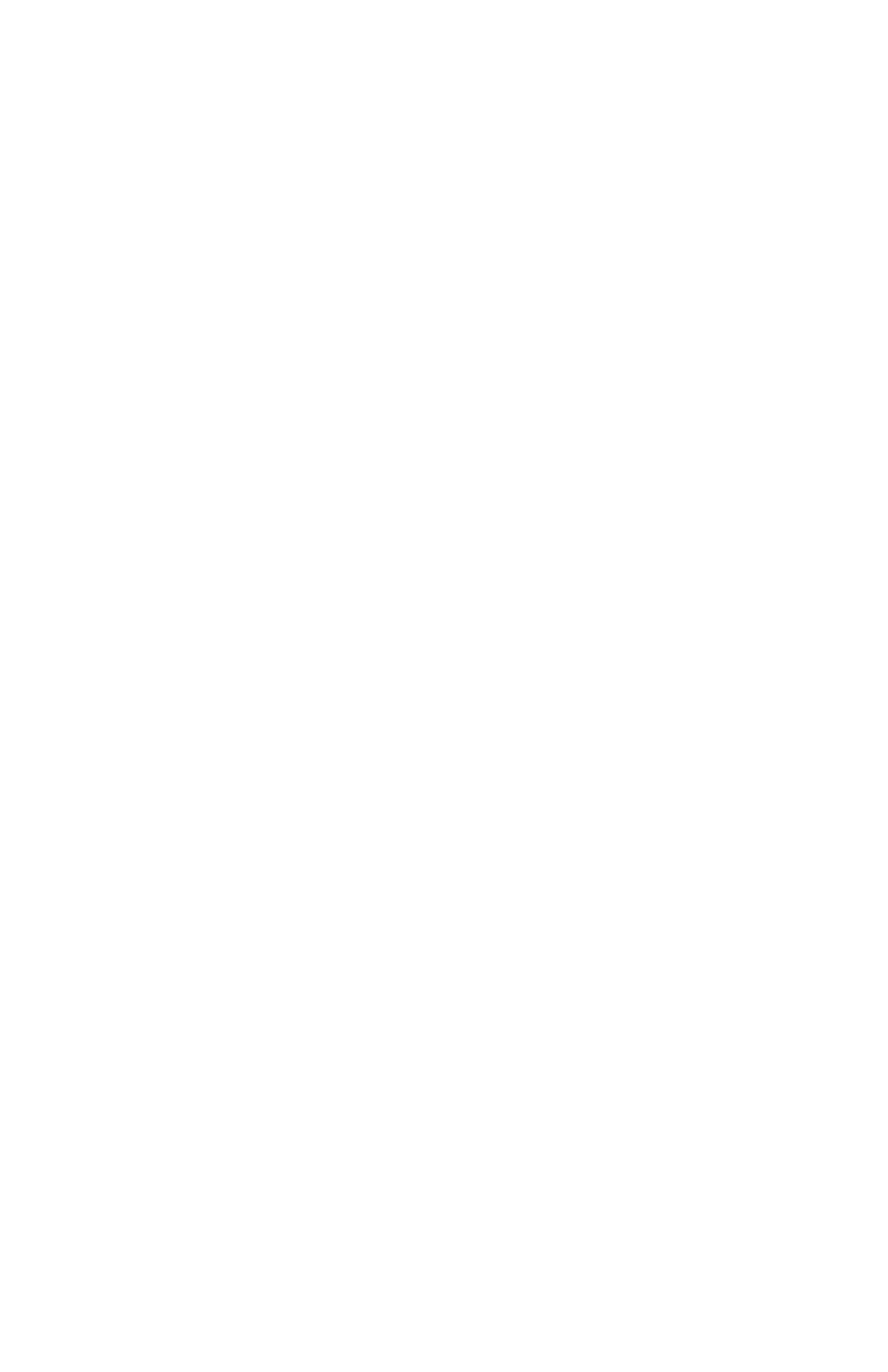Although identity theft is usually associated with financial transactions, it also happens in the context of medical care. According to the Federal Trade Commission (FTC), medical identity theft occurs when someone uses another person's name or insurance information to get medical treatment, prescription drugs or surgery. It also happens when dishonest people working in a medical setting use another person's information to submit false bills to insurance companies.

Medical identity theft is a concern for patients, health care providers, and health plans. Health care providers and insurers are asking how they can minimize the risk and help their patients if they're victimized. Here are the FTC's answers to those questions.



## How would people know if they're victims of medical identity theft?

Victims may:

- get a bill for medical services they didn't receive;
- be contacted by a debt collector about medical debt they don't owe;
- see medical collection notices on their credit report that they don't recognize;
- find erroneous listings of office visits or treatments on their explanation of benefits (EOB);
- be told by their health plan that they've reached their limit on benefits; or
- $\bullet$  be denied insurance because their medical records show a condition they don't have.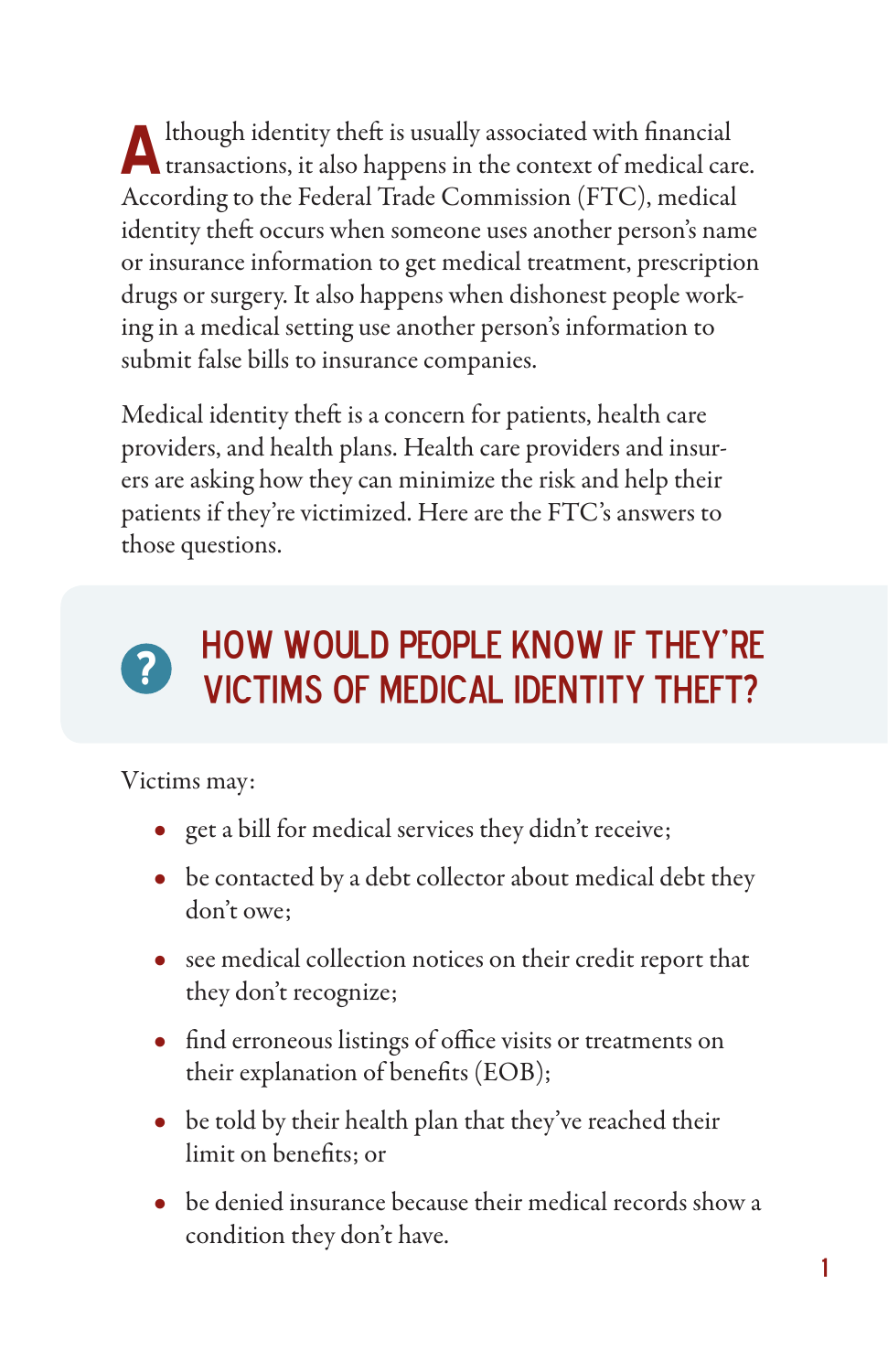#### WHAT SHOULD I DO IF I LEARN THAT A patient may be a victim of medical **IDENTITY THEFT? ?**

**Conduct an investigation.** For example, if your billing department gets a call from a patient who claims she was billed for services she didn't receive, review your records relating to the services performed and any supporting documentation that verifies the identity of the person receiving the services. You also should review the patient's medical record for inconsistencies.

If you determine there was medical identity theft, notify everyone who accessed the patient's medical or billing records. Tell them what information is inaccurate in the patient's files, and ask them to correct the records.

**Understand your obligations under the Fair Credit Reporting Act (FCRA).** If you report debts to credit reporting companies, determine how the identity theft affects your responsibilities under the FCRA. For example, if the patient gives you an identity theft report detailing the theft, the FCRA says you can't report any debt associated with the theft to the credit reporting companies. An identity theft report is a police report that contains enough detail for the credit reporting companies and the businesses involved to verify that the consumer is a victim. The report also states which accounts and inaccurate information resulted from the theft.

For more information about your obligations under the FCRA, visit ftc.gov/idtheft.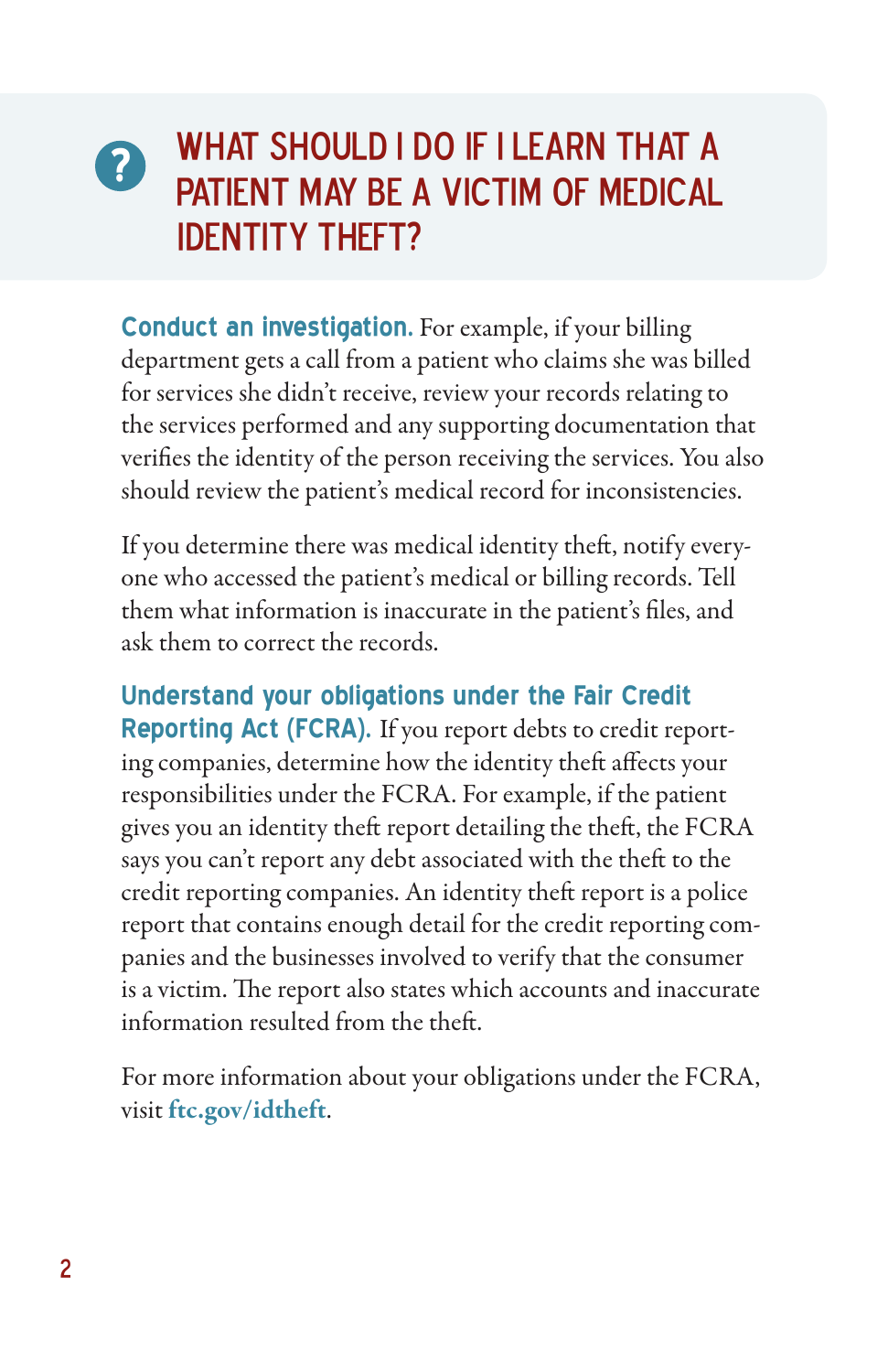**Review your data security practices.** Even if the information used to commit the fraud didn't come from your organization, it's a good reminder that you need to periodically review your data security practices and your compliance with the information safeguard provisions of the Health Insurance Portability and Accountability Act (HIPAA) Privacy and Security Rules.

For more information, see *Protecting Personal Information: A Guide for Business* **(**ftc.gov/infosecurity**)** and guidance from the Department of Health and Human Services on HIPAA compliance, at hhs.gov/ocr/privacy/hipaa/understanding/ coveredentities/index.html.

**Provide any necessary breach notifications.** If your investigation reveals that your organization improperly used or shared protected health information (for example, if an employee improperly used health information to commit medical identity theft or if health information was improperly shared with an identity thief ), you should determine whether a breach occurred under the HIPAA Breach Notification Rule (45 CFR part 164 subpart D) or any applicable state breach notification law.

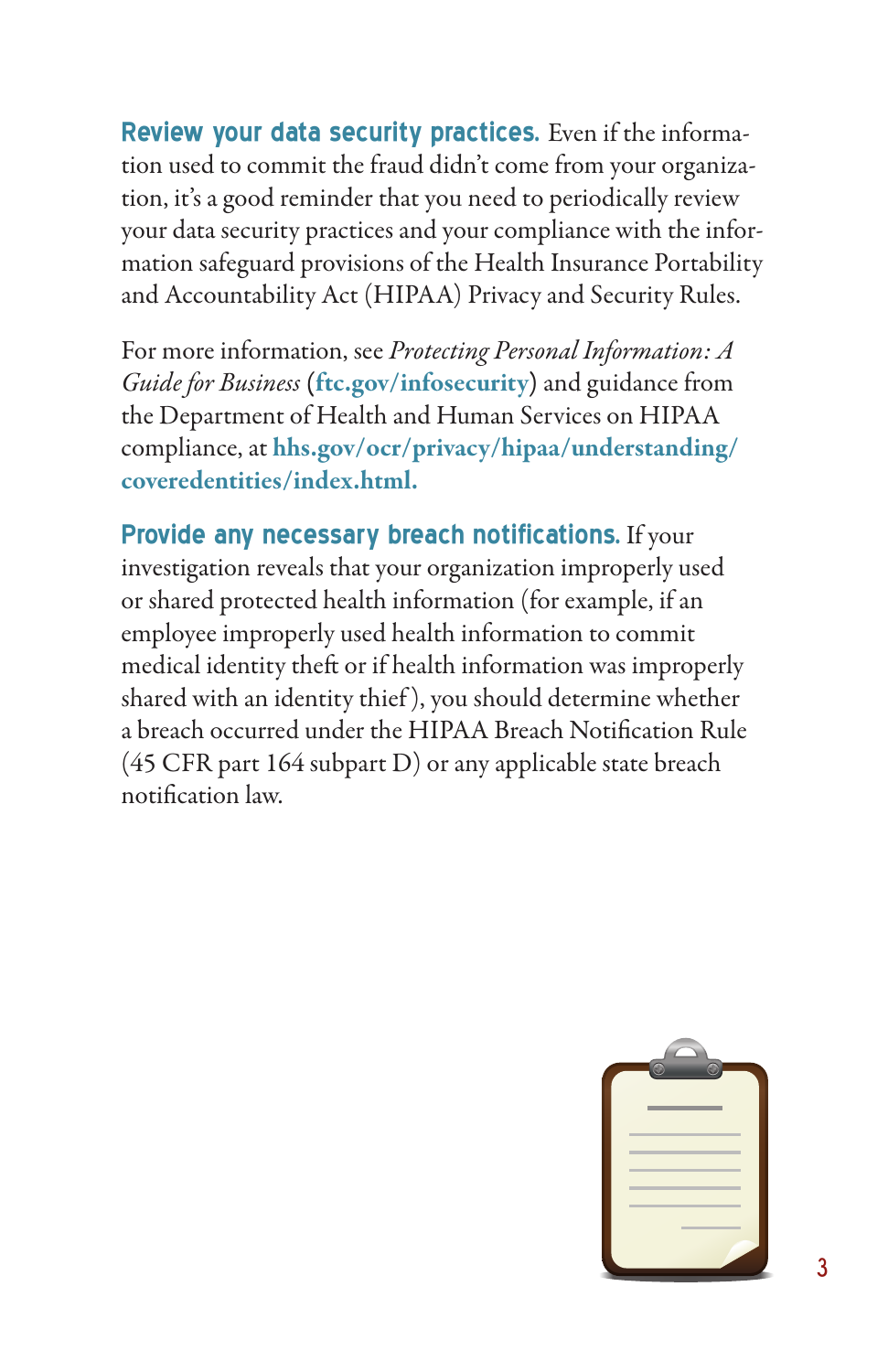## **?** What should I tell a patient who's a victim of medical identity theft?

Here are some practical tips to help your patient correct medical, billing, and financial records.

**If you are covered by HIPAA, make sure the patient has a copy of your Notice of Privacy Practices.** The Notice should include contact information for someone in your organization who can respond to questions or concerns from patients about the privacy of their health information. You also may put the person in touch with a patient representative or ombudsman.

#### **Advise the victim to take advantage of his rights under the HIPAA Privacy Rule.**

The HIPAA Privacy Rule gives people the right to copies of their records maintained by covered health plans and medical providers. Patients may ask for copies of their medical and billing records to help identify the impact of the theft, and to review their records for inaccuracies before seeking additional medical care. There is no central source for medical records, so patients need to contact each provider they do business with – including doctors, clinics, hospitals, pharmacies, laboratories and health plans. For example, if a thief got a prescription filled in your patient's name, the victim may want the record from the pharmacy that filled the prescription and the health care provider who wrote the prescription. Explain that there may be fees and mailing costs to get copies of medical or billing files. ✓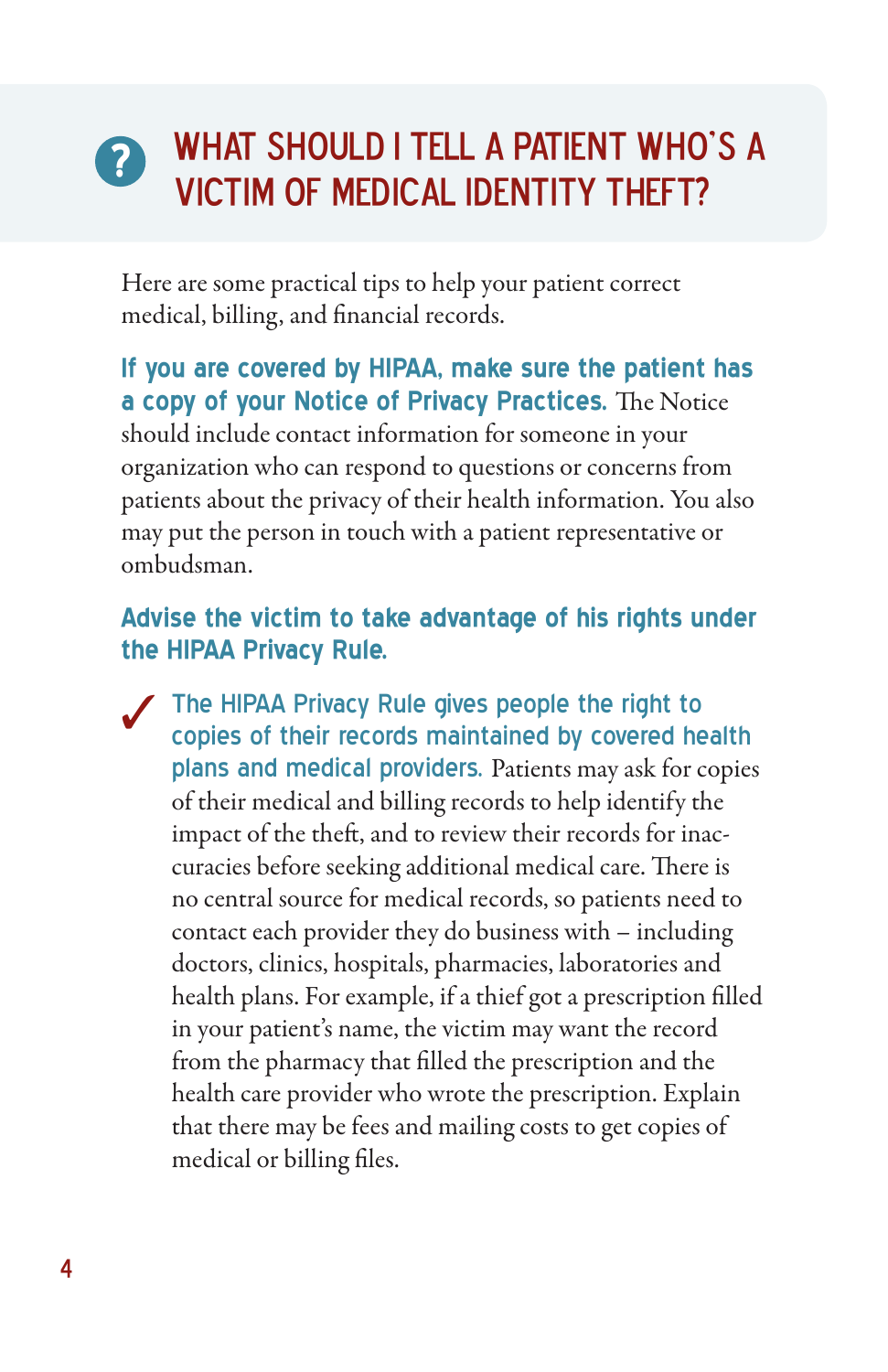Some medical providers and health plans believe they would be violating the *identity thief 's* HIPAA privacy rights if they gave victims copies of their own records. That's not true. Even in this situation, patients have the right to get a copy of their records.

Patients have the right to have their medical and bill-<br>ing records amended or corrected. Encourage patients to write to their health plan or provider to dispute the inaccurate information. Tell them to include copies (they should keep the originals) of any documents that support their position. Their letter should identify each disputed item, the reasons for disputing it, and a request that each error be corrected or deleted. Patients may want to include a copy of their medical or billing record with the items in question circled. ✓

The originator of the information must correct the inaccurate or incomplete information, and notify other parties, like labs or other health care providers, that it knows received the incorrect information. If an investigation doesn't resolve the dispute, patients can ask that an explanation of the dispute be included in their records.

**◆** Patients have the right to an accounting of disclosures from their medical providers and health plans.

An accounting of disclosures may help indicate to patients whether there has been an inappropriate release of their medical information. An accounting is a report of certain disclosures made of the patient's medical information by the medical provider or health plan. Although some disclosures that occur often or as a matter of routine – for example, a doctor's disclosure of treatment information to another health care provider or payment information to an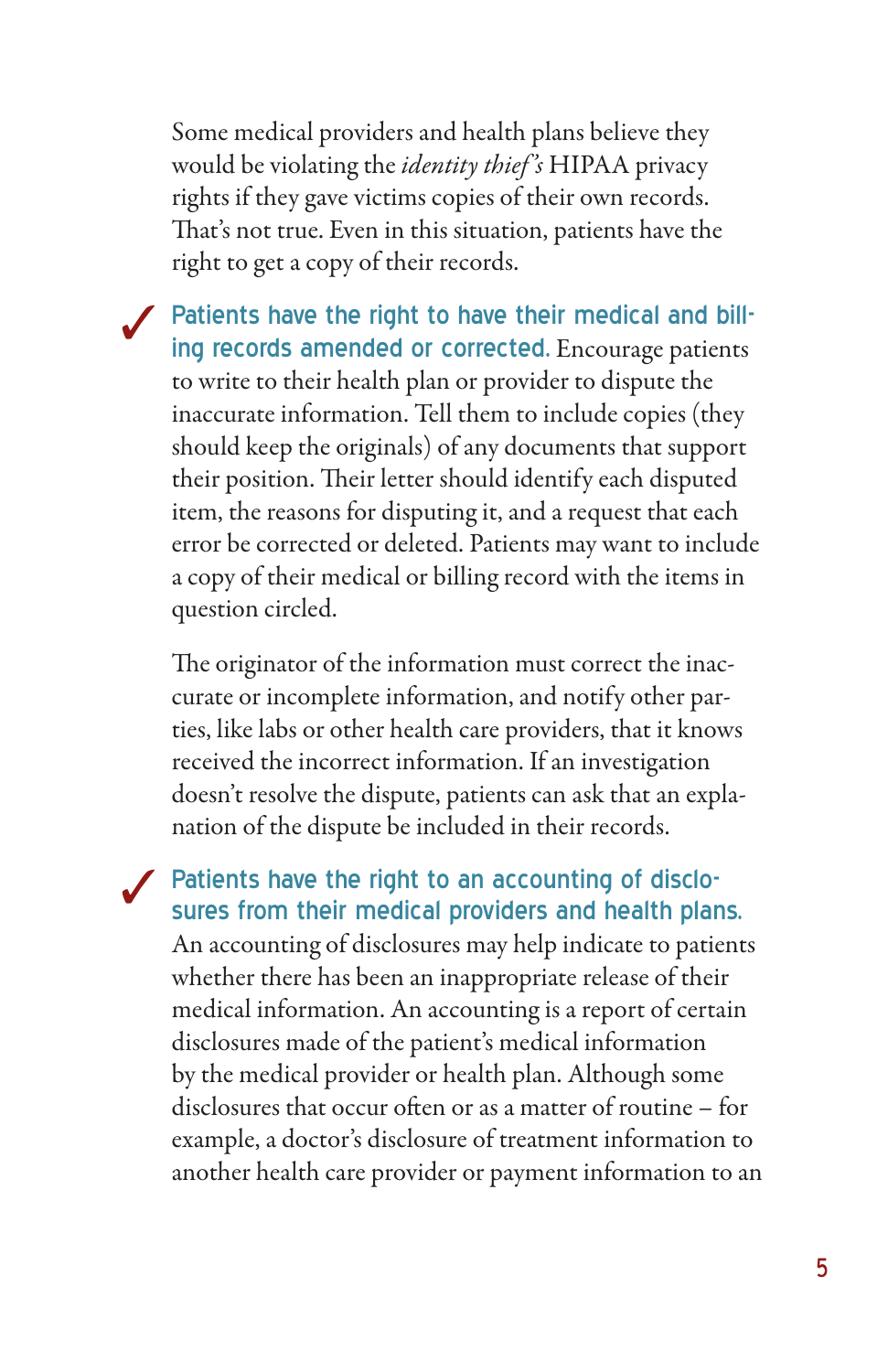insurer for reimbursement – do not need to be included in the accounting, it would include information that may be helpful, like misdirected faxes or e-mails or any information released based on an invalid patient authorization.

The law allows your patients to order one free copy of the accounting from each of their providers and health plans every 12 months. The accounting is a record of:

- the date of the disclosure:
- the name of the person or entity who received the information;
- a brief description of the information disclosed; and
- a brief statement of the purpose of the disclosure or a copy of the request for it.

✔ Patients have the right to file a complaint if they believe their primery rights have been violated. 下 believe their privacy rights have been violated. For example, it would be a violation if a medical provider refused to provide someone with a copy of his or her own medical record. Patients can file a complaint with the U.S. Department of Health and Human Services' Office for Civil Rights, at www.hhs.gov/ocr.

**Encourage your patients to notify their health plan if they suspect medical identity theft.** Getting a list of benefits paid in their name can help your patients determine whether there are any fraudulent charges. Patients also should read their Explanation of Benefits (EOB) statements that health plans send after treatment, and check that the claims paid match the care they received. They also should verify that the name of the provider, the dates of service, and the services provided are correct. Patients should report discrepancies to their health plan.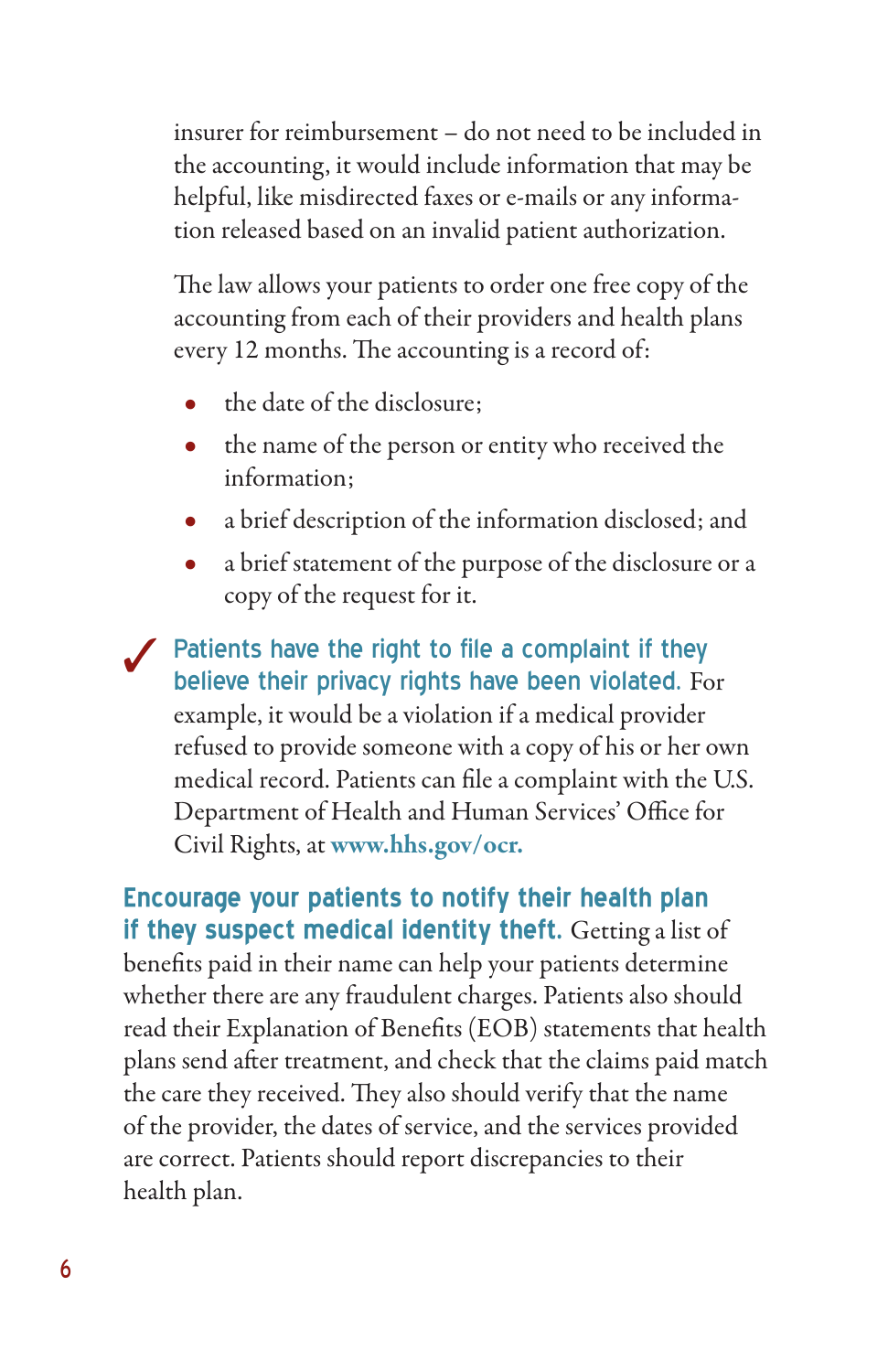**Tell your patients to file a complaint** with the FTC at ftccomplaintassistant.gov or by phone at 1-877-ID-THEFT (1-877-438-4338); TTY: 1-866-653-4261, and to check out the information at ftc.gov/idtheft. They also should file a report with local police, and send copies of the report to their health plan's fraud department, their health care provider(s), and the three nationwide credit reporting companies. Information on how to file a police report and reach the credit reporting companies is at ftc.gov/idtheft.

**Encourage your patients to look for signs of other misuses of their personal information.** Someone who engages in medical identity theft also may use their victim's personal information to commit more traditional forms of identity theft, like opening a credit card account in the victim's name. Tell your patients to order copies of their credit reports, and to review them carefully. Credit reports are full of information, including what accounts people have and whether their bill paying is timely. The law requires each of three major nationwide credit reporting companies – Equifax, Experian and TransUnion – to give people a free copy of their credit report each year if they ask for it at www.AnnualCreditReport.com or from1-877-322-8228.

Once victims have their reports, they should look for inquiries from companies they didn't contact, accounts they didn't open, and debts on their accounts that they can't explain. They also should check that their Social Security number, address(es), name or initials, and employers' names are listed correctly. If they find inaccurate or fraudulent information, they can visit ftc.gov/idtheft to learn how to get it corrected or removed.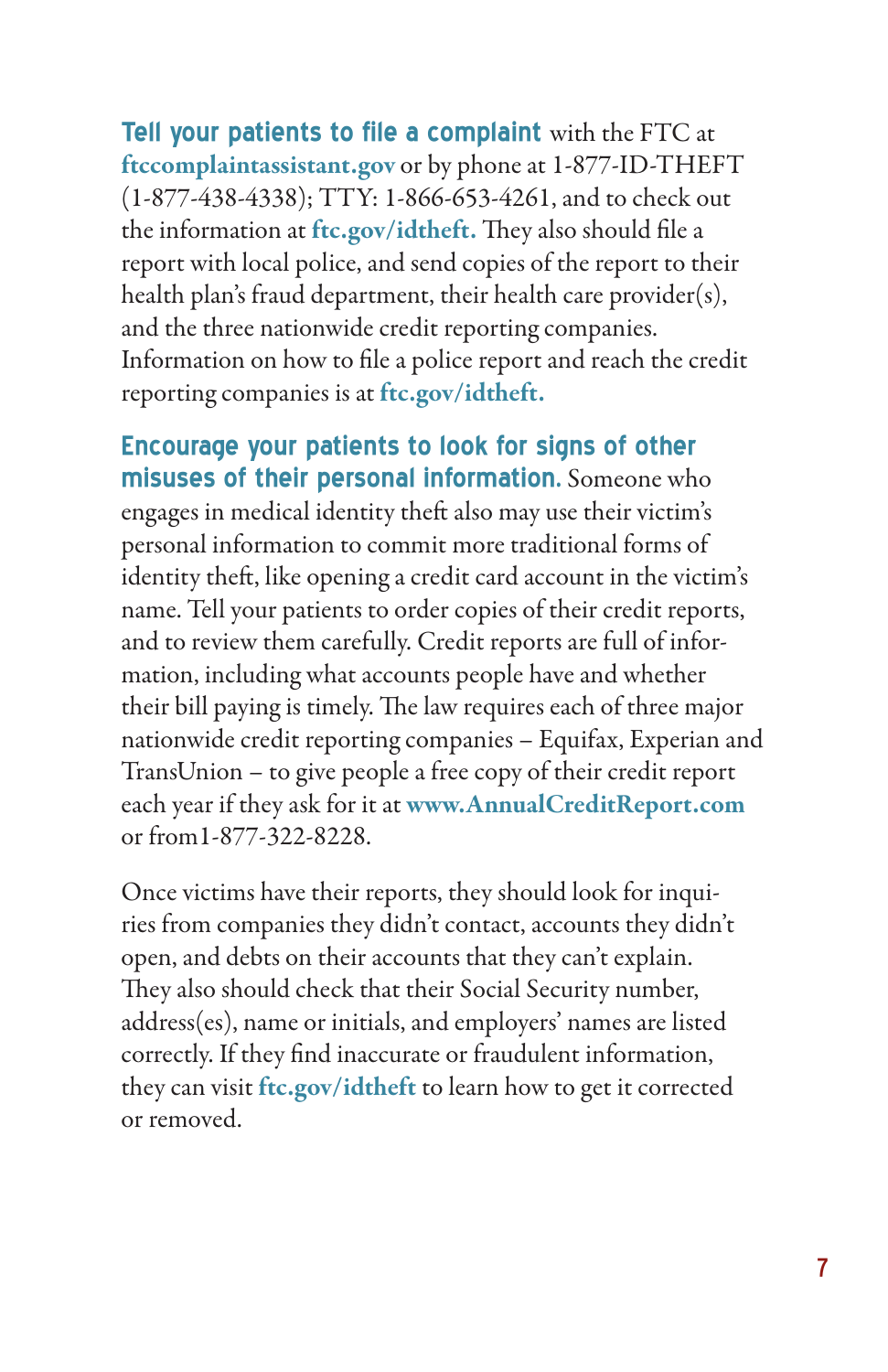## **?** How can I help my patients deter, detect, and defend against medical identity theft?

You can provide the FTC's brochure, *Medical Identity Theft* ([consumer.ftc.gov/articles/0171-medical-identity-theft](http://www.consumer.ftc.gov/articles/0171-medical-identity-theft)). It explains how medical identity theft occurs and how it differs from traditional identity theft, and it offers tips on how to minimize risk and how to recover if a theft occurs. The brochure is available in English and Spanish. The FTC encourages you to print copies and to make them available to your patients. You also may link to the brochure, copy it, or adapt it for your website or newsletter.

Additionally, the HIPAA Privacy and Security Rules include a number of requirements that, when followed, will substantially reduce the risk of medical identity theft. For example, the Privacy Rule requires HIPAA covered entities to verify the identity of persons requesting protected health information and to have reasonable and appropriate administrative, technical, and physical safeguards to protect the privacy of protected health information, like training employees on how to handle and dispose of health information, and how to keep health information physically secured.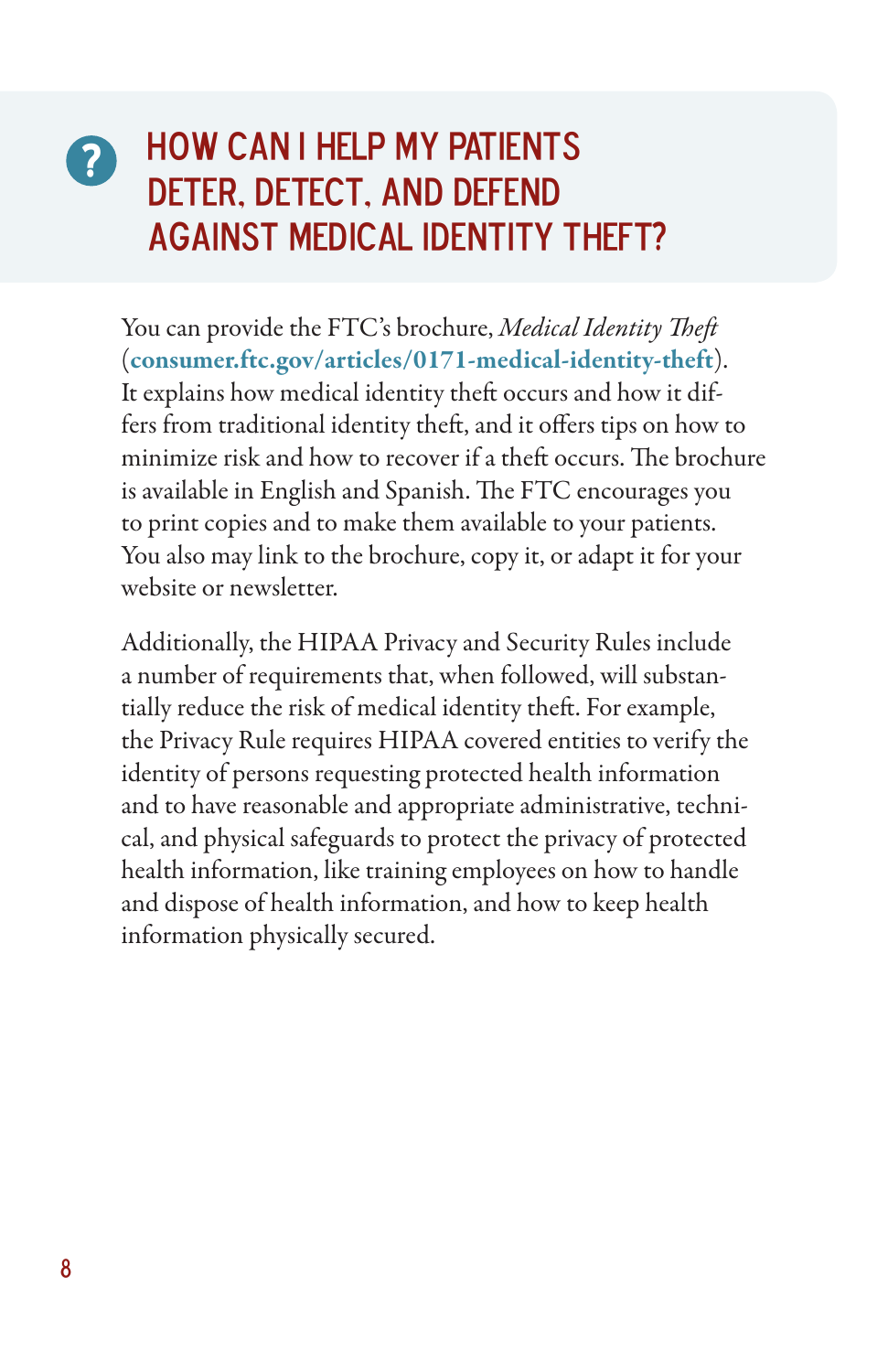#### **About the FTC**

The FTC works to prevent fraudulent, deceptive and unfair business practices in the marketplace and to provide information to help consumers spot, stop and avoid them. To file a complaint or get free information on consumer issues, visit ftc.gov or call toll-free, 1-877-FTC-HELP (1-877-382-4357); TTY: 1-866-653-4261. Watch a new video, *How to File a Complaint,* at ftc.gov/video to learn more. The FTC enters consumer complaints into the Consumer Sentinel Network, a secure online database and investigative tool used by hundreds of civil and criminal law enforcement agencies in the U.S. and abroad.

### **Opportunity to Comment**

The National Small Business Ombudsman and 10 Regional Fairness Boards collect comments from small businesses about federal compliance and enforcement activities. Each year, the Ombudsman evaluates the conduct of these activities and rates each agency's responsiveness to small businesses. Small businesses can comment to the Ombudsman without fear of reprisal. To comment, call toll-free 1-888-REGFAIR (1-888-734-3247) or go to [www.sba.gov/ombudsman.](http://www.sba.gov/ombudsman)